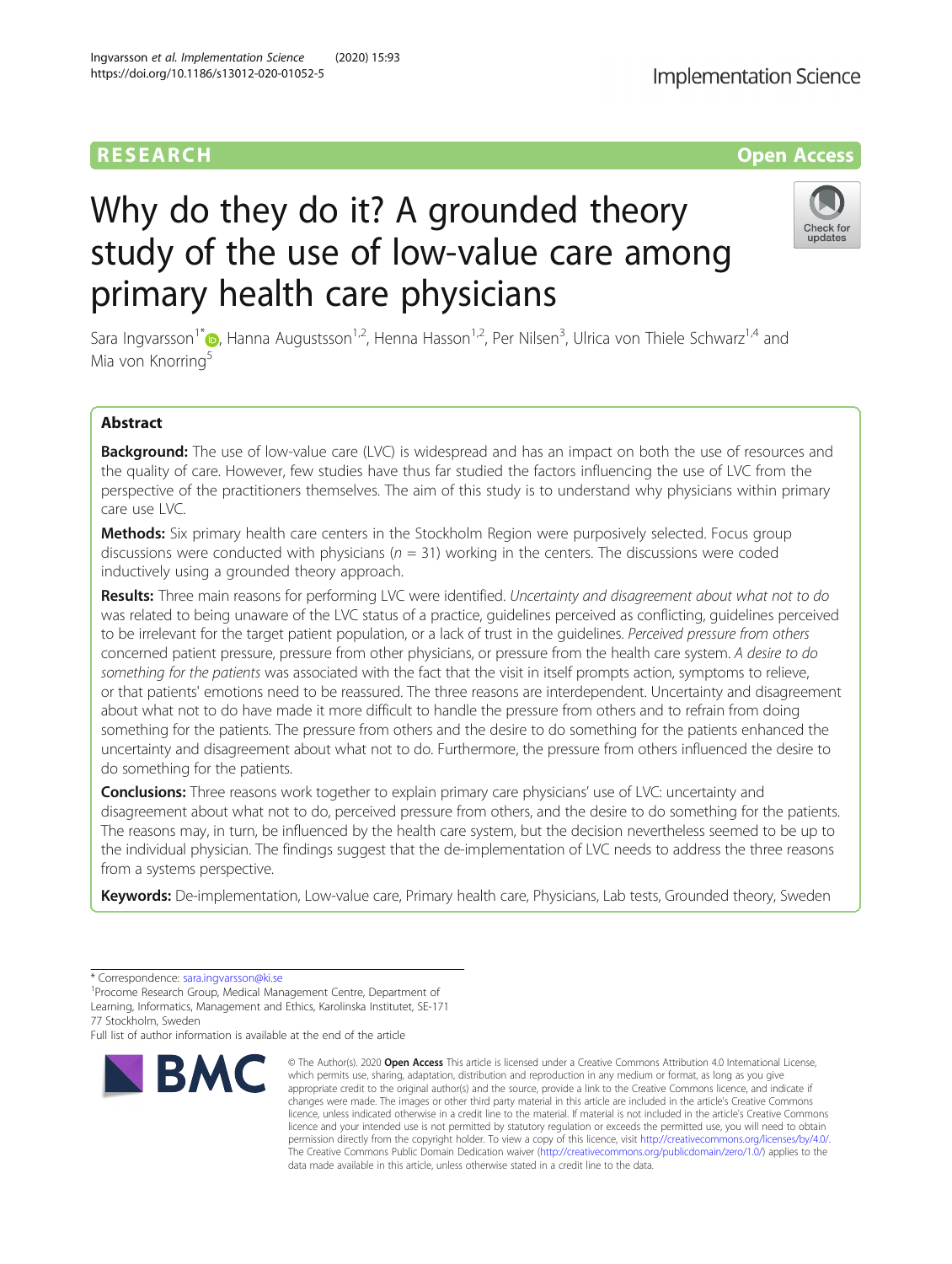#### Contributions to the literature

- Low-value care (LVC) research hitherto does not provide insights into why health care professionals use LVC.
- Previous research has focused on factors related to the individual professionals (e.g., physicians), thus neglecting the potential relevance of other factors, including system-level factors, for LVC use.
- This study identifies three interdependent reasons that explain primary care physicians' use of LVC
- De-implementation of LVC needs to address multiple reasons from a systems perspective.

# Background

Health systems worldwide are required to provide highquality health care for the population. At the same time, there are growing demands for accountability and effective use of resources [\[1](#page-8-0)]. To achieve these goals, health systems are increasingly expected to both adopt evidence-based practices and de-implement (reduce or discontinue) practices that are not supported by research evidence, usually referred to as low-value care  $(LVC)$  [\[2](#page-8-0)]. LVC has been defined as practices lacking clinical effectiveness (and therefore not being cost-effective), which have a poor risk-benefit profile or which are not supported by adequate evidence [[1\]](#page-8-0). Examples of LVC range from overuse of clinical tests to overtreatment and overdiagnosis [[3\]](#page-8-0). The most common type of LVC is the inappropriate use of an otherwise effective practice for patients for whom the benefit has not been demonstrated [[4\]](#page-8-0). Low-value care thus includes both practices that benefit no one and practices that are beneficial to a selected patient category.

The use of LVC is common. US data show that 14– 16% of all care provided to patients is of low value [\[5](#page-8-0)]. In recent years in Sweden, there are also indications of increased practices that should not be used according to the Swedish guidelines  $[6]$  $[6]$ . Thus, LVC poses a significant problem in relation to the quality of care and costeffectiveness.

Different strategies have been used to decrease the use of LVC. Publishing guidelines on what practices to avoid is one attempt to influence the practitioners. Choosing Wisely guidelines have been published in many countries to reduce the use of specific LVCs [\[7\]](#page-8-0). However, merely listing practices to avoid does not solve the LVC problem [\[8](#page-8-0)]. Other types of strategies that have been studied include clinical decision support [\[9](#page-8-0)], provider feedback  $[10]$  $[10]$ , education for clinicians  $[11]$  $[11]$  and patients [[12\]](#page-8-0), and financial incentives [\[13\]](#page-8-0). In their systematic review, Colla et al. [\[14](#page-8-0)] found that the most common strategy was clinical decision support and showed that

there is considerable evidence for the effectiveness of clinical decision support and provider feedback. However, the strongest support was found for multicomponent strategies that addressed both patients and providers. The review highlighted that most strategies have not been based on an analysis of factors influencing the use of LVC (i.e., determinants for LVC) and that there is a lack of knowledge on how to engage clinicians in the de-implementation process. Thus, in order to better understand how different strategies can be effective, there is a need for studies that identify determinants for the use of LVC and that take the perspective of clinicians.

Most of the prior studies on determinants for the use of LVC have focused on identifying what factors impact LVC use rather than why different factors have an impact. For example, the following factors have been found to be positively associated with receiving LVC: age and gender of the patient (e.g., [\[15](#page-8-0), [16\]](#page-8-0)) and experience or specialty of the physician (e.g.,  $[17]$  $[17]$ ). Findings have been contradictory, which makes it difficult to draw a firm conclusion about the determinants. Few studies have asked health care professionals about the determinants for their use of LVC. One exception was a nationwide survey of US physicians that found the most common reason was a concern for malpractice, followed by the willingness to be safe in the decision and the need for more information to reassure themselves [[18](#page-8-0)].

LVC research hitherto does not provide insights into  $why$  health care professionals use LVC. Furthermore, previous studies have mainly focused on factors related to individual professionals (e.g., physicians), thus neglecting how individual- and system-level factors might interact to influence the use of LVC. To obtain a fuller understanding of the influences on the use of LVC, more in-depth analysis is required. To that end, this study intends to utilize a grounded theory approach to explore why physicians within primary care use LVC.

#### Methods

We collected data through six semi-structured focus group discussions (FGDs) with a total of 31 physicians subjected to qualitative analysis. We chose a qualitative approach because there is limited knowledge concerning why primary care physicians use LVC, and we considered FGDs the most relevant method for gaining a deeper understanding of this issue.

#### Study setting

We conducted the study within public primary health care in Stockholm Region, which has the largest population of the 21 regions in Sweden. Swedish primary health care is part of the tax-funded health care system, which is governed by the regions [[19\]](#page-8-0). Extensive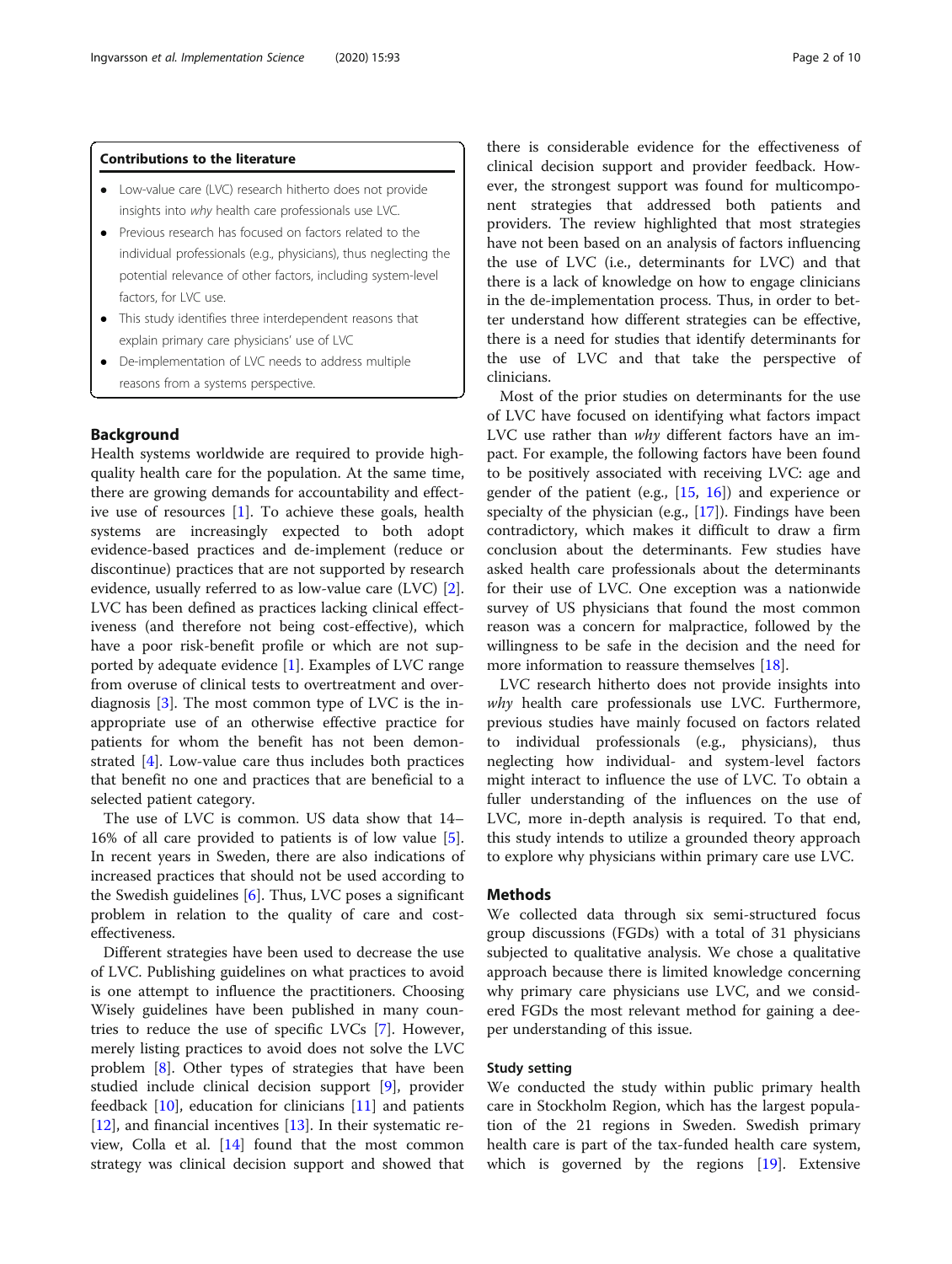discussions were held with managers within different parts of health care in order to identify examples of LVC. Primary care was found to be a good setting for discussing LVC. Three lab tests, defined by experts on LVC, were used as examples and as a basis for the recruitment of centers: erythrocyte sedimentation rate (ESR), vitamin D test, and aspartate transaminase (AST) [[20](#page-8-0)–[22](#page-9-0)]. The criteria for selection specified that the examples of LVC were well defined, all experts agreed that it was LVC, and statistics were available that show a difference in use between settings. The lab tests were chosen to obtain as large variation as possible with regard to how LVCs are prescribed.

#### Recruitment of participants

We invited all 66 public primary health care centers by e-mail to participate in the study. Seventeen centers accepted the invitation. Then, we compared these centers in terms of their use of the three lab tests previously defined as LVC.

We used a purposeful sampling method. Out of the17 centers, we included in this study the centers with the highest and the lowest prescribing rate of one of these three lab tests in order to capture as rich information as possible and to get a large variation of settings concerning their use of LVC. The chosen centers were low/high prescribers in comparison with all 66 centers. We estimated that six centers would be sufficient to explore the purpose of the study [[23\]](#page-9-0). In the next stage, we asked each center's manager to invite all physicians at the six centers (ranging from three to 25 physicians per center) to participate in the study. A total of 31 accepted and were invited to FGDs at their center together with their colleagues. The FGDs included three to seven participants. We selected physicians because they are the professional group responsible for prescribing lab tests in Swedish primary health care.

#### Data collection

We chose FGDs as the data collection method in order to capture the shared experience from the members of the center as well as each physician's individual perspective [\[24](#page-9-0)]. We used the same interview guide for all FGDs. We constructed the interview guide to capture both physicians' thoughts about LVC in general and the three low-value lab tests in particular. We used the chosen lab tests in the FGDs as practical examples to discuss the use of LVC practices. Then, we encouraged participants to freely share their thoughts on LVC and how and why different factors (individual and organizational) impacted the use of and the deimplementation of LVC practices. We also informed participants that we were interested in their perspectives on LVC and what, in their view, constitutes LVC. We

emphasized that there were no right or wrong answers and that their way of working would not be criticized. Themes covered in the interview guide included the participants' general view on low-value care; what they perceived as helpful and unhelpful when trying to avoid LVC; individual, group, and organizational strategies to reduce the use of LVC; and their perspective on the three lab tests.

The first author (SI) led all FGDs, acted as a facilitator for the discussions, and explained the purpose of the discussion and aspects of confidentiality. A research assistant took the role of an observer. Participants were informed that participation was voluntary and that they had the right to withdraw from the study at any time. Informed consent was collected before the FGD. Each FGD lasted approximately 45 min and was audiorecorded and transcribed verbatim.

#### Data analysis

We analyzed the data using a grounded theory approach as described by Corbin [[25\]](#page-9-0). The transcribed FGDs were read several times in order to get a sense of the overall content. In the first step, the first author identified meaning units and coded them through a process of line-by-line coding in Microsoft Word and then grouped the codes into preliminary categories and subcategories in Microsoft Excel. Parallel to this process, memos were written to capture preliminary ideas and thoughts around the meaning of the data. In the next step, the first author further expounded on these categories and memos together with the last author. Then, the authors tested these ideas by returning to the material and validating or discarding the results. Throughout the analysis process, all authors discussed and validated the findings. In the next step, a conceptual model was formulated to illustrate the relationship between the categories.

The last author is an expert in qualitative analysis. All authors have considerable experience with research and development projects within health care and are well familiar with primary care and the work situation of physicians. The team is multiprofessional and multidisciplinary.

In the "Results" section, we will illustrate the categories and subcategories through rich quotes from the FGDs using "[]" to show when a text has been omitted and "()" when a text has been added. We made changes in the quotes for practical reasons but did not alter the meaning of the statements.

# Results

The grounded theory analysis revealed three main reasons (i.e., categories) for why physicians use LVC. Each category consisted of three or more subcategories. We describe the categories and subcategories in the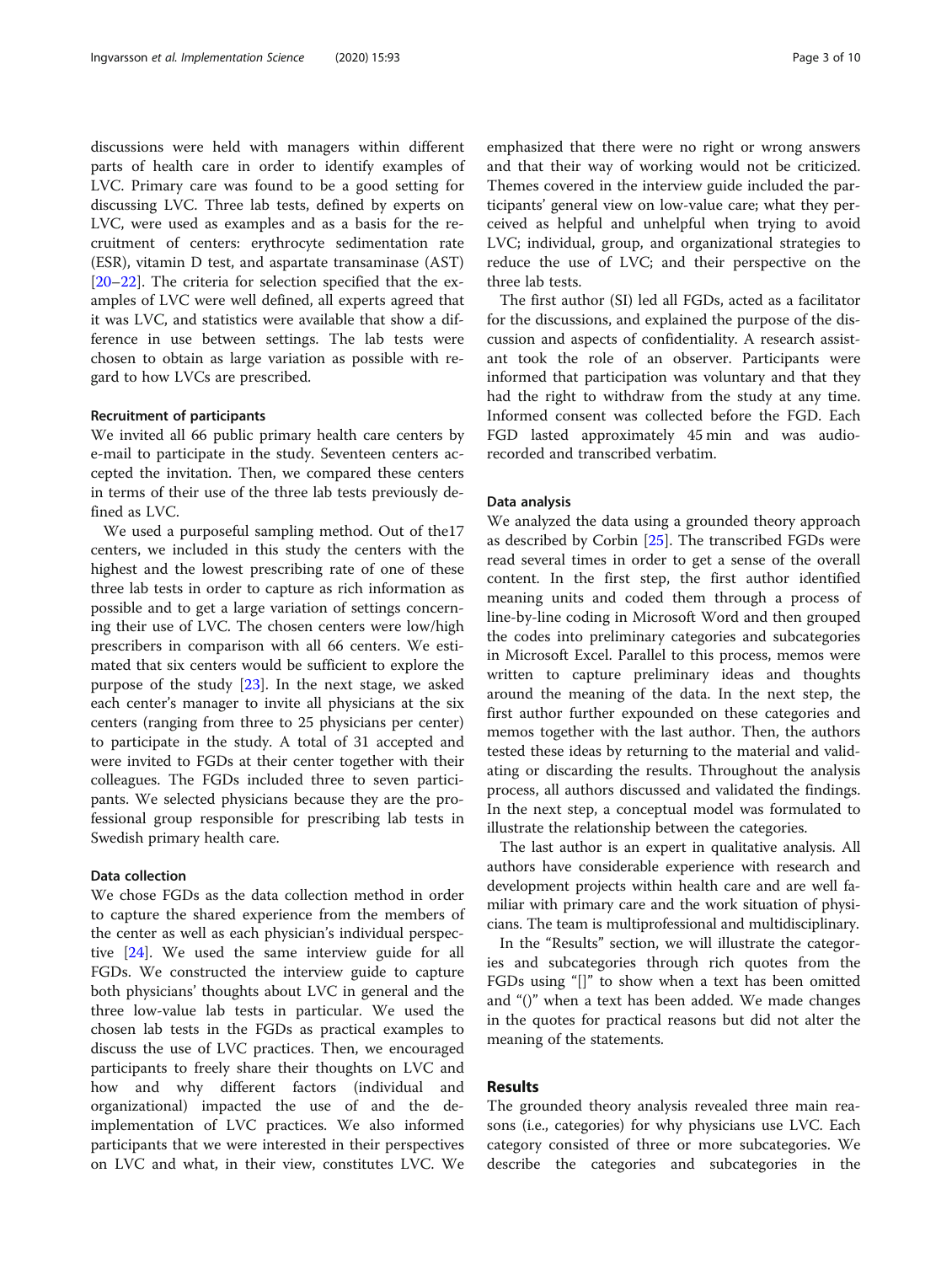following and present a conceptual model that illustrates the relationship between the reasons.

#### Uncertainty and disagreement about what not to do

In the analysis, we identified several aspects (subcategories) leading to situations when the physicians felt they were questioning what they should not do.

#### Being unaware of the LVC status

Simply not being aware of a practice regarded as LVC was one aspect that made it difficult for physicians to know what to do and what not to do. The process of keeping updated on the latest guidelines for all different patient categories was perceived as challenging. The physicians described a complex process that included reading articles, discussing with colleagues, listening to experts, and subscribing to newsletters. One of the participants described it like this:

Every time I participate in education, I think to myself, this is completely new knowledge to me. It is a scary experience since we are expected to be updated on so many different topics. (IP2, FGD1).

They claimed that it was almost impossible to keep updated on new information and to know when they had the correct information or not. One participant described it as the following:

But we do so incredibly many things, so how do you know – out of the thousand million things I do – what is a habit and what is something that I ought to question? It is absolutely impossible! (IP3, FGD1).

#### Guidelines perceived to be conflicting

Guidelines and routines exist at different levels of the health care system (e.g., national, regional, and at the center), and these sometimes contradict each other. For example, one of the lab tests defined as LVC–AST was included in a local clinical guideline, sending the message that it should be done. The ordering system for lab tests furthered this problem with preset local standards. One participant formulated it this way:

We get such mixed messages from different sources (IP15, FGD3).

# Guidelines perceived to be irrelevant for the patient population

Guidelines could be difficult to interpret and were sometimes not regarded as relevant for the patient group within primary care. One participant described it like this:

But the problem is that the guidelines are relevant for a fairly small portion of our patients. (IP27, FGD5).

The patient population within primary health care was viewed as different from the populations in specialized care because this patient group often presented symptoms that could be related to a variety of diagnoses that make it difficult to follow guidelines for each possible scenario. One participant described it like this:

I believe that many of those writing the guidelines are organ specialists and work based on a selected patient sample, and then they expect us to do the same within primary care (IP13, FGD3).

Moreover, some guidelines recommending a low use of a specific practice were considered irrelevant for a certain patient population. One example was the prevalence of tuberculosis in the uptake area of the health care center, which, according to the participants, could warrant a higher level of prescriptions of ESR.

Spontaneously, it is difficult to compare, because we need to prescribe vitamin D and ESR tests more often because a lot of our patients have tuberculosis, or it is more common, and other inflammatory parasite-related illnesses, and we have many more who have a vitamin-D deficiency (IP 8, FGD2).

# Lack of trust in the source of the guidelines

For some of the guidelines, the physicians did not trust the source of the recommendation or guideline. Physicians sometimes knew which expert had been involved in constructing a specific guideline. They expressed doubts about the correctness of the guidelines or personal anecdotes on the process behind the construction of the guidelines, furthering the difficulty in following a specific guideline. One participant described the process behind the guidelines with regard to how personal conflicts had influenced the instructions in the guideline recommendations.

But this (guideline) is some sort of compromise in order to avoid people getting angry. (IP6, FGD1)

The participants even talked about the development of guidelines being driven by individual physicians' agendas. One participant expressed it this way:

I feel that the discussion about AST and ALT that has been promoted nationally by a (specific) physician is fairly uninteresting (IP 2, FGD1).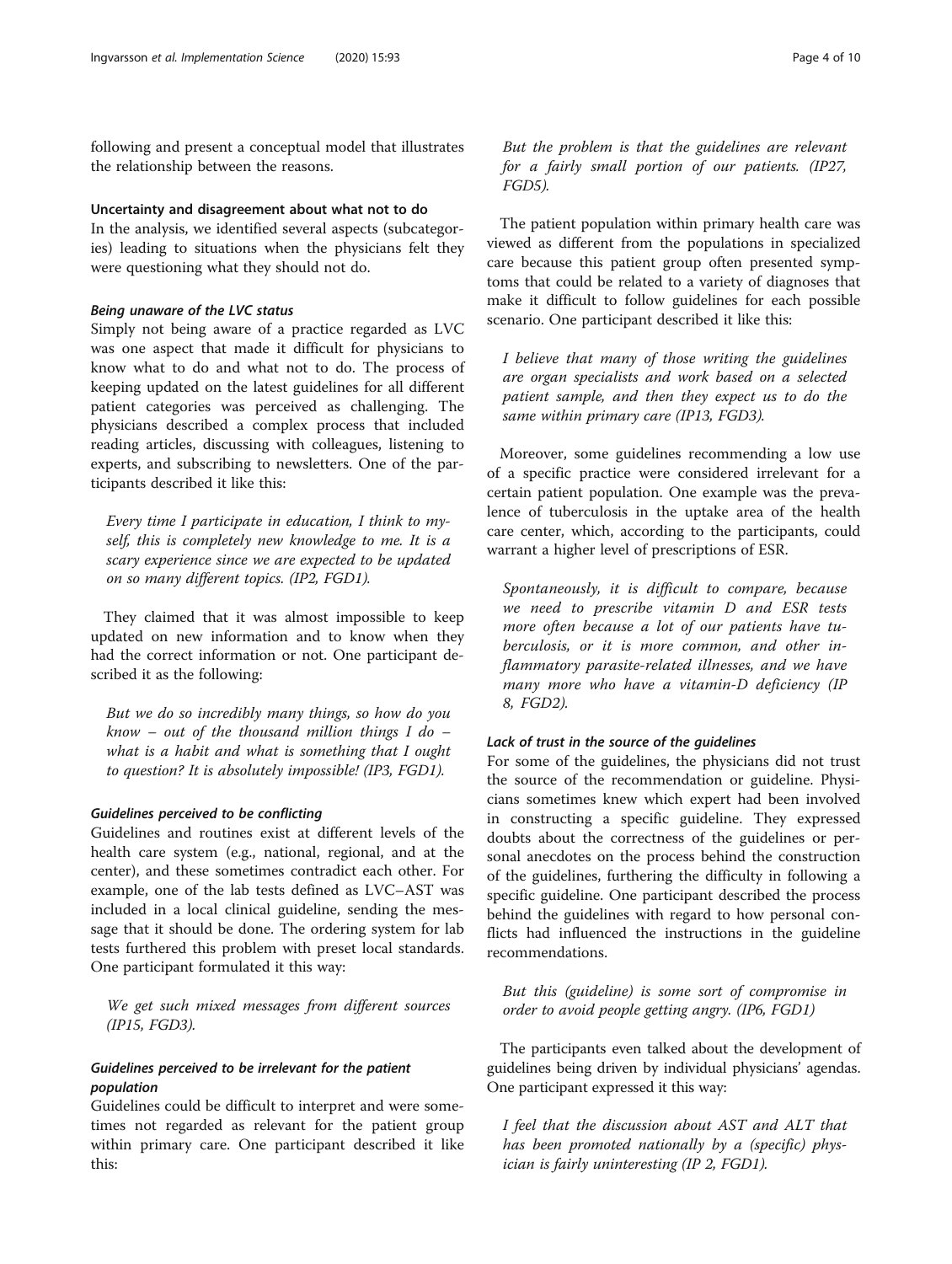# Perceived pressure from others

The second reason, perceived pressure from others, had three sources (subcategories).

# Patient pressure

Two types of scenarios were described by the physicians. Some patients expressed clear expectations for a specific practice, and some expressed expectations in receiving any kind of procedure. This was often related to their previous experiences of successful practices or based on information that the patients gathered before the visit. One participant provided this example:

It is the expectations from the patients. Many of them act as if they are ordering some sort of merchandise. (IP29, FGD6).

Not receiving the requested practice was not always accepted and could result in unsatisfied patients, which was something the physicians wanted to avoid. Not accommodating the patient's request could furthermore lead to the patient seeking care from another physician for the same problem. One of the participants described it in this way:

Every time, I diagnose the patient based on my competence and experience, but the patient is not satisfied and wishes to take lab tests. It is always much easier to accommodate the patient and order those tests or examinations (IP 21, FGD 4).

# Pressure from other physicians

Specialist physicians from outside the center sometimes requested certain tests as a criterion for accepting a referral for a patient. Not complying with the request implied not being able to refer the patient to the correct care provider. One participant described it this way:

Most of the time they (specialists) do not accept the patient before we have ordered the lab tests and the examinations that they requested (IP8, FGD2).

Requests from other physicians also involved patients being referred to the center with a request for a physician to prescribe LVC. Physicians described this as easier to comply with than going against the other physician and doing their own assessment of the need for the specific practice. One participant described it this way:

It can be problematic when new, inexperienced physicians within the emergency department order us to perform unnecessary tests. Some people may not critically evaluate the order and simply comply with the request (IP31, FGD6).

# Pressure from the health care system to perform unnecessary tasks

The physicians also mentioned multiple other practices that they perceived as LVC. Those were not listed as LVC in any clinical guidelines but were perceived as LVC since they cost time and money without any clear benefits. Examples of those practices included the following: patient visits for non-severe symptoms or rushed visits where patients were perceived as being able to wait longer before seeing a physician. Administrative tasks included the registration of patient visits in different digital systems in order to get the right financial compensation and routine follow-up visits for certain patient groups. Further, unnecessary visits yield more situations where the physicians can be influenced by pressure from the patients and a desire to do something for the patients.

So that is what I feel perhaps is the most low value that we do (meeting) healthy people who should not be here that actually cost the most money (IP27, FGD5).

The demands from the health care management entailed financial incentives for performed interventions and written directives asking for a certain amount of a specific intervention. Not complying with the demands from the management could result in less financial support for the center.

It is not cheating the system  $-$  it is exactly the way it is designed to work. We simply have to shake hands with more people this year than last year (IP 6, FGD1).

One example they described was the opportunity for patients to schedule their appointment themselves via the Internet. Those visits were often perceived as unnecessary and driving unnecessary practices.

The more often you see a physician, the more likely you are to get a lab work, an X-ray, to get a treatment (IP3, FGD1).

The pressure from patients, other physicians, and the health care system was further enhanced through the lack of counter pressure from the system to not prescribe LVC. One of the participants described it this way:

So many factors influence if we are updated or not, know our job or not, and if we do not get any support or help mistakes can happen. There is no control system. (IP3, FGD1).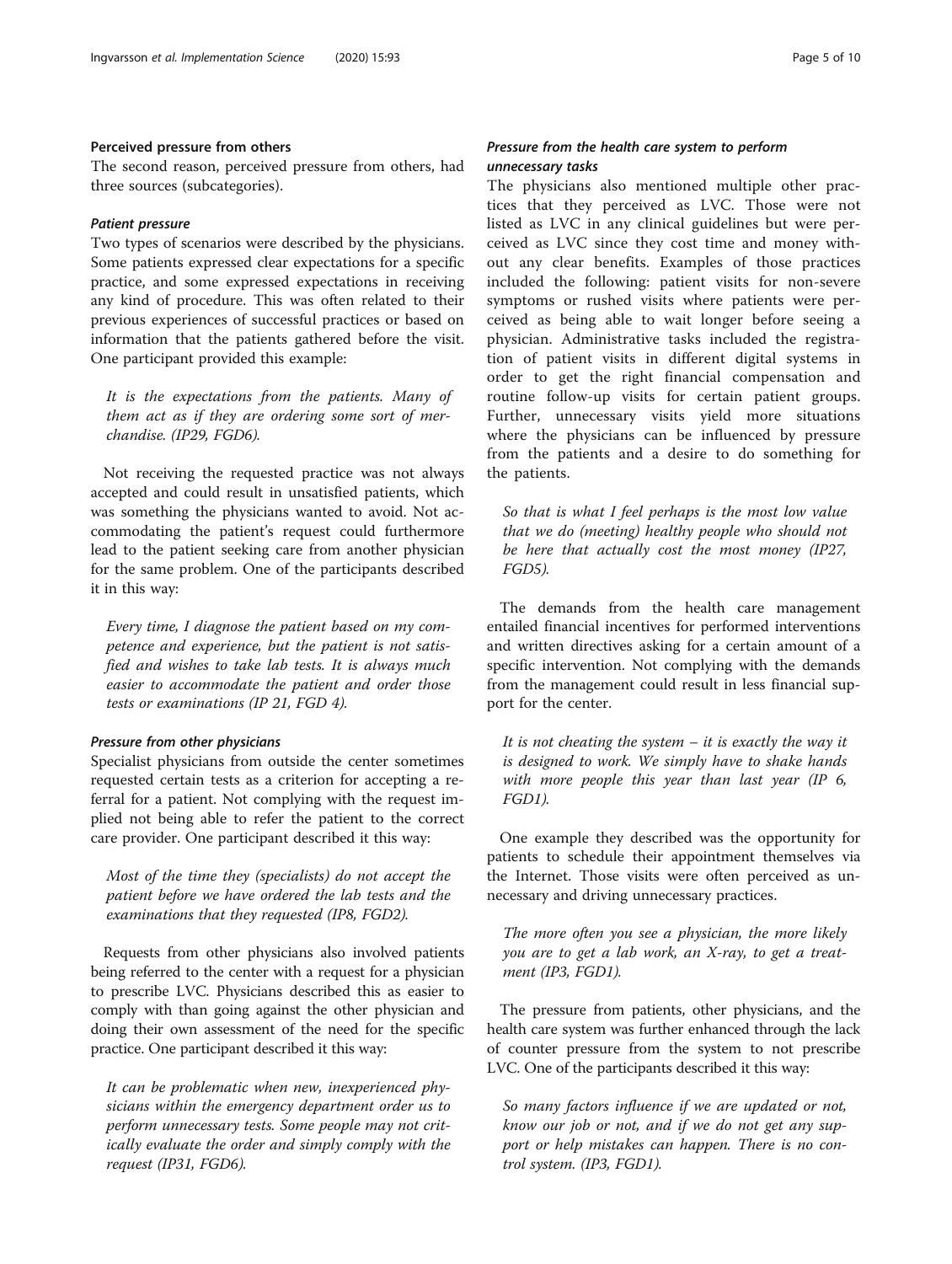# A desire to do something for the patients

Besides demands from others, a wish to do something for each patient was also a reason for providing LVC. This category was different from pressure from others since the participants described situations where no specific requests were made by the patients, but the physician still wanted to do something for the patient. Three aspects (subcategories) leading up to this desire were identified.

#### The visit in itself prompts action

The scheduled visit with a patient could by itself be a reason for prescribing LVC. Participants described that providing a practice was part of the process. They also described that it was easier to refrain from prescribing a LVC if there was an alternative practice they could prescribe instead. One participant described it like this:

...and that is the problem: if you are to remove a habit, it is always nice to do something (IP1, FGD1).

#### Symptoms need to be relieved

Another aspect of this was the symptoms described by the patients. Some of the symptoms could be harmless to the patient but still experienced as painful; this created a challenge for the physician when he or she could not help reduce these symptoms. Sympathy for the patients' symptoms was part of the reason for wanting to do something for the patients. One participant described it this way:

It is enough to have had a bad cough after having had a cold yourself, trying desperately with a cough medication, and finally being able to fall asleep to feel sympathy for those who need it (IP 2, FGD1).

Some symptoms would have a preferred but perhaps unavailable intervention. One of the participants described it this way:

Moderate depressions, for example, where you prescribe antidepressants, instead of scheduling followup visits or when there are no available psychologist appointments (IP13, FGD 3).

# Patients' emotions need to be reassured

Physicians described that not only the symptoms but also the emotions of the patients influenced the use of LVC. Anxious patients were difficult to calm without doing something despite the fact that they did not request any specific intervention. The physicians felt that the only way to help the patients with their worry would be to order some tests. One of the participants described it this way:

It is easier to take a couple of tests so that the patient will let go of their worry and be reassured that everything is all right (IP9, FGD2).

# Why do they do it?—interdependent reasons that combined explain the use of LVC

The analysis showed that the three reasons described above both independently and combined can explain why physicians use LVC (Fig. [1](#page-6-0)). Uncertainty and disagreement about what not to do make physicians vulnerable to pressure from others to provide the practice (e.g., a treatment) and more likely to give in to the desire to do something for the patients. The perceived pressure from others can also influence physicians' interpretation of guidelines, thus making them more uncertain as to whether a practice really should be considered LVC. Similarly, the desire to do something for the patient could also make physicians more likely to agree to the perceived pressure from others.

It is easier when you have something to back it up when patients come and express a desire to get something, (saying) 'but I got it from the previous (doctor)'. If there are clear guidelines, you can say no (IP4, FGD1).

Avoiding the use of LVC was perceived as challenging, with no simple solutions for how to achieve it. The task is made even more complex due to influences emerging from different parts of the health care system, such as requests from other physicians and management. However, despite these multilevel influences on LVC use, the physicians reported that they felt left alone to manage the situation.

# **Discussion**

The aim of this study was to explore the reasons physicians use LVC. The results showed that physicians generally had a broader definition of LVC and that the use was influenced by three interdependent reasons: uncertainty and disagreement on what not to do, perceived pressure from others, and a desire to do something for the patients. This finding underscores the importance of addressing more than one reason when attempting to reduce physicians' LVC use.

The interaction of different factors is in line with determinant frameworks such as Consolidated Framework for Implementation Research (CFIR) and Integrated-Promoting Action on Research Implementation in Health Services (i-PARIHS) used within implementation science, which emphasize the interdependence of various factors [[26](#page-9-0)]. However, in contrast to several determinant frameworks, the results of our study emphasized the strong impact of patient expectations on receiving LVC.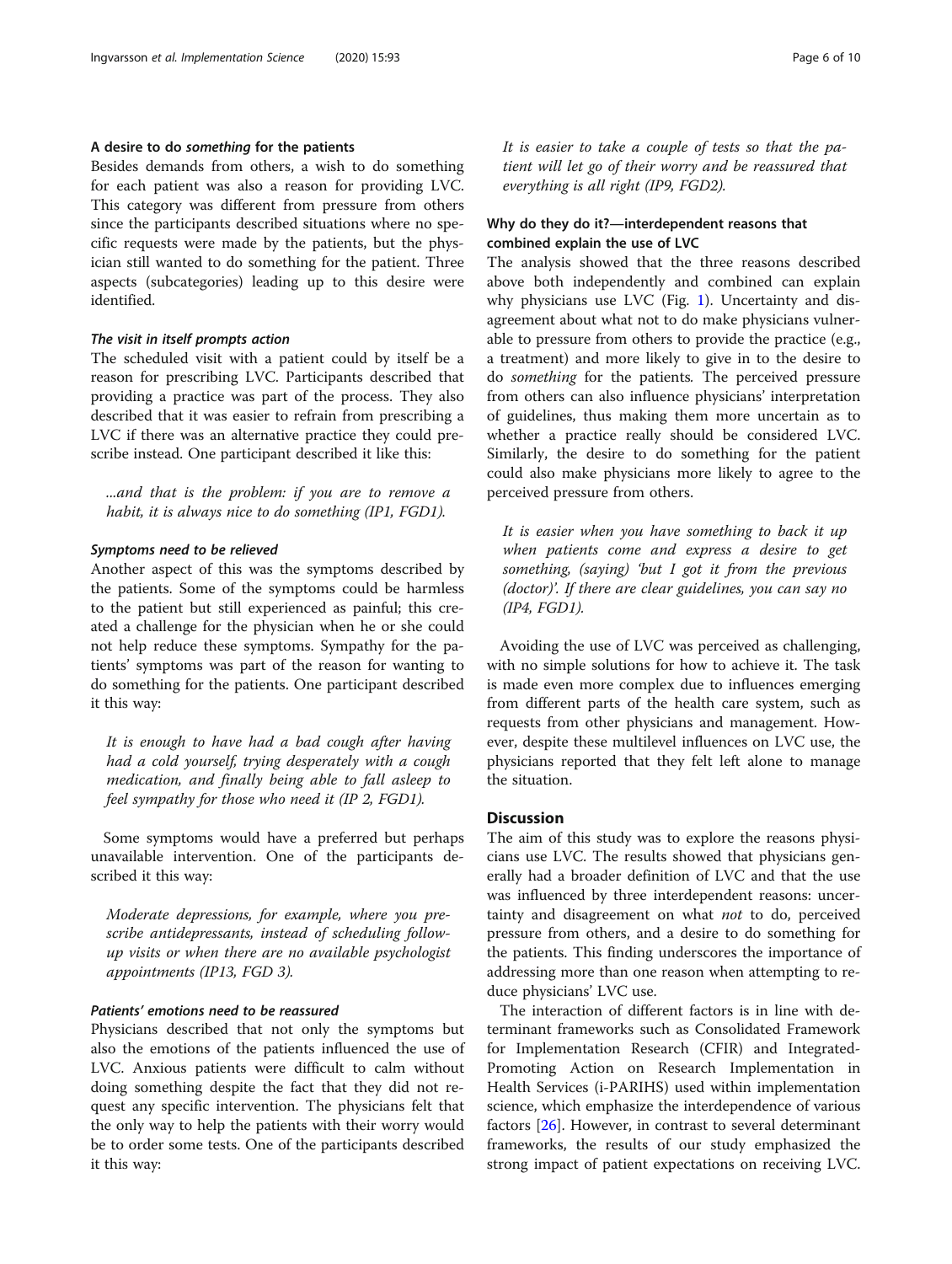<span id="page-6-0"></span>

It is noteworthy that determinant frameworks such as Theoretical Domains Framework and Active Implementation Frameworks do not explicitly account for patients as a potential determinant of successful implementation [[26\]](#page-9-0). From an academic perspective, the definition of LVC may seem simple, as it is described in relation to research evidence, cost-effectiveness, and harm to patients or the public health [\[1](#page-8-0), [27](#page-9-0)]. Many LVC practices are also described in guidelines that recommend for or against the use of a specific practice for a specific patient group (e.g., [\[28](#page-9-0), [29\]](#page-9-0)). However, viewing the concept of LVC from a practitioner's perspective, it is considerably more complex than the straightforward scientific definition implies. The process of keeping updated on the latest guidelines is time-consuming, and there seems to be a lack of prompts for what guidelines to examine and when. As a reason, uncertainty and disagreement about what *not* to do resonate with previous research pointing to numerous barriers to guideline use, including

conflicting recommendations in guidelines [[30\]](#page-9-0), nonapplicable guidelines [\[31\]](#page-9-0), and clinicians not being convinced of a practice being LVC [[32\]](#page-9-0). This is in line with previous implementation research stating that knowledge is not enough to succeed with change [[33\]](#page-9-0).

Primary care is the first level of care that patients receive, which means that practitioners in this setting meet a broad range of patients with disparate problems [\[19](#page-8-0)]. The fact that many of the patients within primary care have multimorbid diagnoses makes adherence to specific, individual clinical guidelines even more complex [[34\]](#page-9-0). The results in this study show that the heterogeneous patient population makes the amount of diagnoses to keep updated on larger than for any other specialties in the health care system. Furthermore, the results point to simply being aware of a guideline is not sufficient because there may be conflicting recommendations, problems in applying the guidelines to the specific patient or patient population, and problems in trusting the source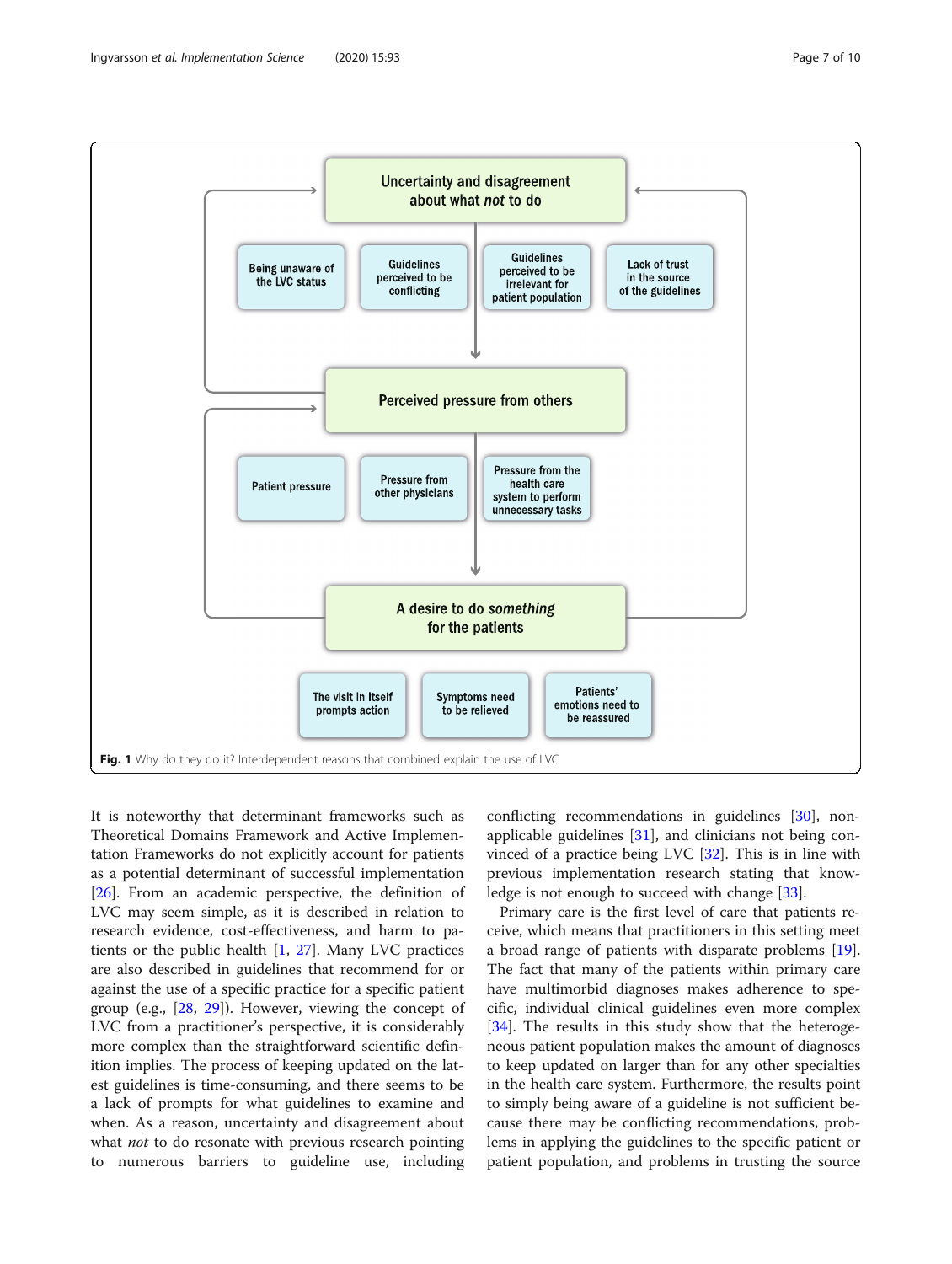of the guidelines. This result is in line with the conclusions of a research by Gabbay and Le May [\[35\]](#page-9-0) that has shown that clinicians face a more complex reality than the recommendations in guidelines typically describe. Strategies to reduce uncertainty and disagreement regarding what not to do need to account for the complexity of the issue. This could include reminders about the guidelines that appear at the point of care and feedback to practitioners on their use of LVC. Furthermore, discussions on how to interpret the guidelines as well as feedback from the practitioners on perceived problems with the guidelines are also important to address uncertainty and lack of trust in guidelines.

Our study found that the physicians had a broader definition of LVC than previously described in the literature. Their perception of LVC also included organizational aspects such as patients being able to schedule their own visits via the Internet and time limits for waiting time, resulting in sometimes unnecessary visits. The physicians argued that some of the practices that management requested were not relevant, and they therefore considered them to be LVC. This reasoning is in line with the argument by von Thiele Schwarz et al. [[36\]](#page-9-0) emphasizing that health care has multiple values to consider and that different stakeholders may perceive values differently. One such example was visits perceived as unnecessary that led to increasing other LVC because physicians responded to patients' inappropriate requests in order to feel that they had done something for the patients. Studies on unnecessary visits have mainly focused on emergency department visits of patients with non-acute problems [\[37,](#page-9-0) [38](#page-9-0)]. Reorganization with more available primary care does not seem to lessen the problem but could release a latent need for physician visits as health care becomes more available [[39](#page-9-0)]. The role of physicians as gatekeepers to the community's common resources has been questioned before [[40](#page-9-0)], but in this study, the results can be interpreted as a wish from the physicians to focus the health care resources to those with the most urgent need.

We found that perceived pressure from patients and other physicians influenced the physicians' use of LVC. This has been identified in previous research (e.g., [\[41](#page-9-0)]). Acting on the information has been described as "a bias towards action" [[42\]](#page-9-0) and therefore something that is difficult to refrain from. It has been suggested that it may be easier for physicians to avoid low-value practices when they can offer alternatives [[43\]](#page-9-0). However, Zikmund-Fisher et al. suggested that a bigger concern than the prevalence of patient requests is that the physicians perceive the requests as a barrier for reducing LVC [\[44\]](#page-9-0). Tannenbaum and colleagues [\[45\]](#page-9-0) found that patients who were informed about the risks with a LVC were less likely to demand a LVC, and teaching physicians specific communication strategies seems to be helpful in reducing the use of LVC  $[46]$  $[46]$ .

The developed model shows how the different reasons interact. Physicians' reasons for using LVC are influenced by the entire health care system, but the physicians have to work with reducing LVC on their own. This suggests that strategies aimed at de-implementing low-value practices could benefit from a systems perspective. Such an implication is consistent with the findings of Colla et al. [\[14](#page-8-0)] that showed multicomponent strategies were more effective than single-component interventions for de-implementing LVC and why publishing guidelines is not enough [\[8](#page-8-0)]. Future research should focus on system factors that influence LVC and what strategies on a system level can be successful in reducing the use of LVC. Furthermore, more knowledge is needed on what mechanisms within multicomponent strategies influence the results and what strategies can reduce different types of LVC.

#### Methodological considerations

Some caution must be taken when interpreting the results of this study. The study was performed in primary care in Stockholm Region. Stockholm is a capital city in an urban region. A free choice model is applied, implying that all citizens can choose their primary care provider (both private and public) regardless of where they live. This implies that even though Sweden has a publicly funded, universal health care system, there is still competition between primary care centers which may increase the pressure from patients. Thus, multiple aspects in the region and the organization of care may differ from other primary care settings and thus impact the transferability of the findings to other settings. The choice to use lab tests (e.g., LVC) to achieve maximum variation in LVC practice could have resulted in findings relevant only for lab tests. However, the lab tests were presented at the end of the FGDs, which rather deepened the discussions on the reasons for using LVC. The described reasons for using the lab tests were similar to the reasons related to other examples of LVC.

There are several factors influencing the credibility of the study. The focus group format facilitated access to the physicians' discussions and a multifaceted picture of the reasons for LVC use. Using the physicians' regular weekly meetings allowed access to participants that may not have been possible to reach through other means. The data suggest that six FGDs produced rich data and that the number of centers included was sufficient to saturate the categories and subcategories. Studies also suggest that six focus groups would most likely be enough to obtain rich information about an issue [\[23](#page-9-0)]. The grounded theory analysis made it possible to identify not only a list of reasons but also how they interacted and the overall complexity of the LVC issue.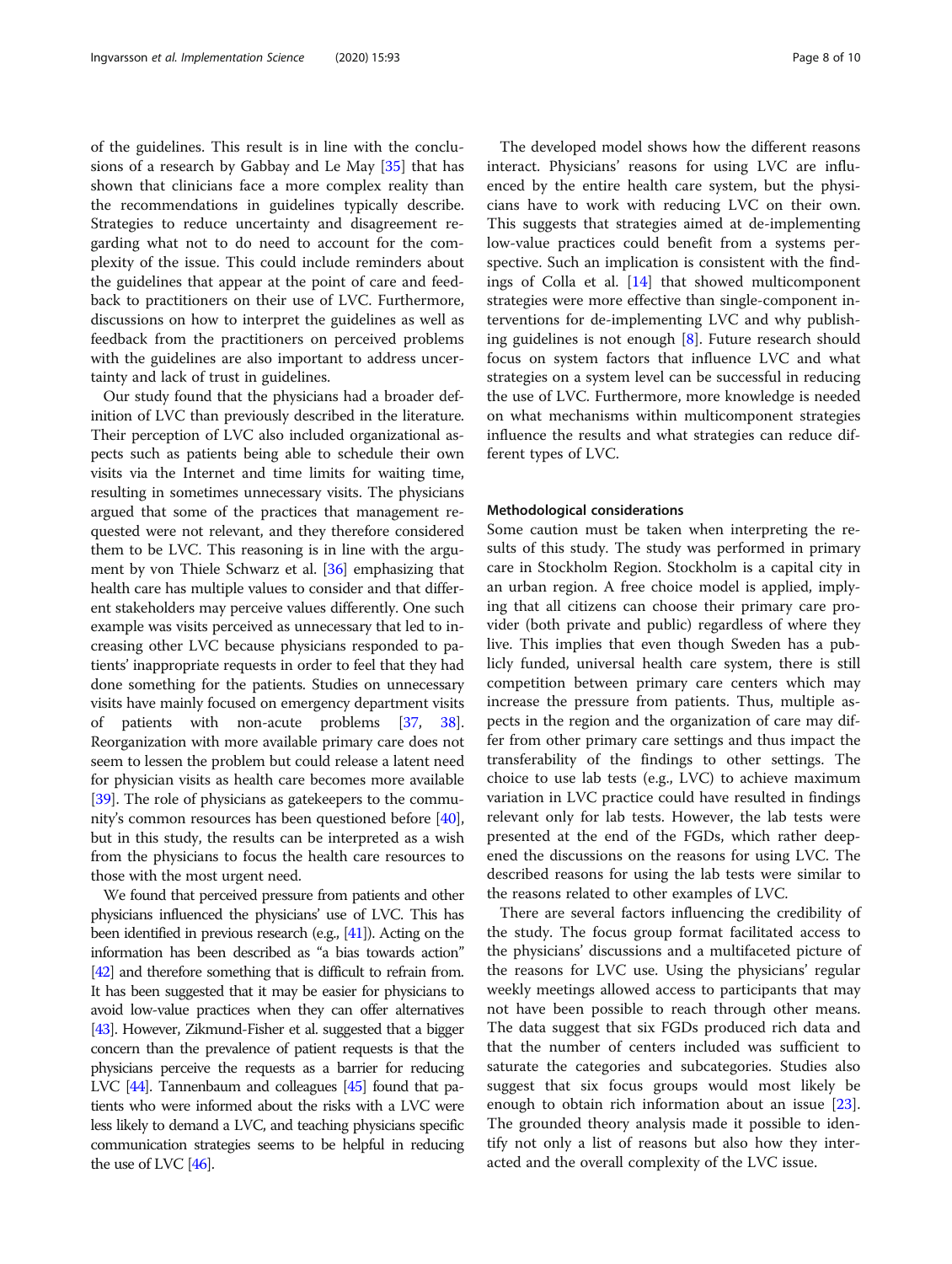# <span id="page-8-0"></span>Conclusions

Three reasons work together to explain primary care physicians' use of LVC: uncertainty and disagreement about what not to do, perceived pressure from others, and the desire to do something for the patients. The reasons may, in turn, be influenced by the health care system, but the decision nevertheless seemed to be up to the individual physician. The findings suggest that the de-implementation of LVC must address the three reasons from a systems perspective.

#### Abbreviations

FGD: Focus group discussion; LVC: Low-value care

#### Acknowledgements

The authors are grateful to Jessica Dervish, MSc, and Malin Gunnarsson, MSc, for participating as observers at the FGDs.

#### Authors' contributions

All authors participated in designing the study. SI recruited the participants, conducted the FGDs, and transcribed the FGDs. SI and MvK did the first analyses of the data, and the results were discussed several times with all authors. SI drafted the first version of the article with assistance from MvK. All authors discussed the draft, revised it, and approved the final manuscript.

#### Funding

This study is funded by the Swedish Research Council for Health, Working Life and Welfare (FORTE) (project no. 2017-00449). Open Access funding provided by Karolinska Institutet.

#### Availability of data and materials

The datasets used will be available from the corresponding author on reasonable request.

#### Ethics approval and consent to participate

The project was approved by the Regional Ethical Review Board in Stockholm (Ref no. 2017/2211-31/5). All participants signed written consent forms before participating in the study.

#### Consent for publication

Participants signed written informed consent forms before participation, which included consent to publish anonymous quotes from individual participants.

#### Competing interests

The authors declare that they have no competing interests.

#### Author details

<sup>1</sup> Procome Research Group, Medical Management Centre, Department of Learning, Informatics, Management and Ethics, Karolinska Institutet, SE-171 77 Stockholm, Sweden. <sup>2</sup>Unit for Implementation and Evaluation, Center for Epidemiology and Community Medicine (CES), SE-171 29 Stockholm, Stockholm Region, Sweden. <sup>3</sup>Department of Health, Medical and Caring Sciences, Linköping University, Linköping, Sweden. <sup>4</sup>School of Health, Care and Social Welfare, Mälardalen University, Box 883, 721 23 Västerås, Sweden. 5 Leadership in Healthcare and Academia Research Group, Medical Management Centre, Department of Learning, Informatics, Management and Ethics, Karolinska Institutet, SE-171 77 Stockholm, Sweden.

#### Received: 21 July 2020 Accepted: 9 October 2020 Published online: 21 October 2020

#### References

- Garner S, Littlejohns P. Disinvestment from low value clinical interventions: NICEly done? BMJ. 2011;343 Available from: [https://www.bmj.com/](https://www.bmj.com/content/343/bmj.d4519) [content/343/bmj.d4519.](https://www.bmj.com/content/343/bmj.d4519)
- 2. Foy R, Sales A, Wensing M, Aarons GA, Flottorp S, Kent B, et al. Implementation science: a reappraisal of our journal mission and scope.
- 3. Morgan DJ, Dhruva SS, Coon ER, Wright SM, Korenstein D. 2017 update on medical overuse: a systematic review. JAMA Intern Med. 2018;178(1):110–5 Available from. <https://doi.org/10.1001/jamainternmed.2017.4361>.
- 4. McWilliams JM, Schwartz AL. Focusing on high-cost patients—the key to addressing high costs? N Engl J Med. 2017;376(9):807–9 Available from. <https://doi.org/10.1056/NEJMp1612779>.
- 5. Niven DJ, Mrklas KJ, Holodinsky JK, Straus SE, Hemmelgarn BR, Jeffs LP, et al. Towards understanding the de-adoption of low-value clinical practices: a scoping review. BMC Med. 2015;13(1):255 Available from. [https://doi.org/10.](https://doi.org/10.1186/s12916-015-0488-z) [1186/s12916-015-0488-z](https://doi.org/10.1186/s12916-015-0488-z).
- 6. Lång väg till patientnytta en uppföljning av nationella riktlinjers inverkan på vården i ett decentraliserat system. 2015.
- 7. Levinson W, Kallewaard M, Bhatia RS, Wolfson D, Shortt S, Kerr EA. 'Choosing Wisely': a growing international campaign. BMJ Qual Saf. 2015;24(2):167 LP– 174 Available from: <http://qualitysafety.bmj.com/content/24/2/167.abstract>.
- 8. Rosenberg A, Agiro A, Gottlieb M, Barron J, Brady P, Liu Y, et al. Early trends among seven recommendations from the choosing wisely campaign. JAMA Intern Med. 2015;175(12):1–9.
- 9. Goldzweig CL, Orshansky G, Paige NM, Miake-Lye IM, Beroes JM, Ewing BA, et al. Electronic health record-based interventions for improving appropriate diagnostic imaging: a systematic review and meta-analysis. Ann Intern Med. 2015;162(8):557–65.
- 10. Hogli JU, Garcia BH, Skjold F, Skogen V, Smabrekke L. An audit and feedback intervention study increased adherence to antibiotic prescribing guidelines at a Norwegian hospital. BMC Infect Dis. 2016;16(96) Available from: [http://](http://ovidsp.ovid.com/ovidweb.cgi?T=JS&CSC=Y&NEWS=N&PAGE=fulltext&D=med8&AN=26920549) [ovidsp.ovid.com/ovidweb.cgi?T=JS&CSC=Y&NEWS=N&PAGE=fulltext&D=](http://ovidsp.ovid.com/ovidweb.cgi?T=JS&CSC=Y&NEWS=N&PAGE=fulltext&D=med8&AN=26920549) [med8&AN=26920549](http://ovidsp.ovid.com/ovidweb.cgi?T=JS&CSC=Y&NEWS=N&PAGE=fulltext&D=med8&AN=26920549).
- 11. Yesudian GT, Gilchrist F, Bebb K, Albadri S, Aspinall A, Swales K, et al. A multicentre, multicycle audit of the prescribing practices of three paediatric dental departments in the North of England. Br Dent J. 2015;218(12):681–5.
- 12. Gonzales R, Corbett KK, Wong S, Glazner JE, Deas A, Leeman-Castillo B, et al. "Get Smart Colorado": impact of a mass media campaign to improve community antibiotic use. Med Care. 2008;46(6):597–605.
- 13. Menya D, Platt A, Manji I, Sang E, Wafula R, Ren J, et al. Using pay for performance incentives (P4P) to improve management of suspected malaria fevers in rural Kenya: a cluster randomized controlled trial. BMC Med. 2015; 13(1) Available from: [http://www.embase.com/search/results?subaction=](http://www.embase.com/search/results?subaction=viewrecord&from=export&id=L606522722) [viewrecord&from=export&id=L606522722.](http://www.embase.com/search/results?subaction=viewrecord&from=export&id=L606522722)
- 14. Colla CH, Mainor AJ, Hargreaves C, Sequist T, Morden N. Interventions aimed at reducing use of low-value health services: a systematic review. Med Care Res Rev. 2017;74(5):507–50 Available from: [http://ovidsp.ovid.com/](http://ovidsp.ovid.com/ovidweb.cgi?T=JS&CSC=Y&NEWS=N&PAGE=fulltext&D=prem&AN=27402662) [ovidweb.cgi?T=JS&CSC=Y&NEWS=N&PAGE=fulltext&D=prem&AN=27402662](http://ovidsp.ovid.com/ovidweb.cgi?T=JS&CSC=Y&NEWS=N&PAGE=fulltext&D=prem&AN=27402662).
- 15. Lalude OO, Gutarra MF, Pollono EN, Lee S, Tarwater PM. Inappropriate utilization of SPECT myocardial perfusion imaging on the USA-Mexico border. J Nucl Cardiol. 2014;21(3):544–52 Available from: [http://ovidsp.ovid.com/](http://ovidsp.ovid.com/ovidweb.cgi?T=JS&CSC=Y&NEWS=N&PAGE=fulltext&D=med8&AN=24627346) [ovidweb.cgi?T=JS&CSC=Y&NEWS=N&PAGE=fulltext&D=med8&AN=24627346](http://ovidsp.ovid.com/ovidweb.cgi?T=JS&CSC=Y&NEWS=N&PAGE=fulltext&D=med8&AN=24627346).
- 16. Singh A, Bodukam V, Saigal K, Bahl J, Wang Y, Hanlon A, et al. Identifying risk factors associated with inappropriate use of acid suppressive therapy at a community hospital. Gastroenterol Res Pract. 2016;7 Available from: %3CGo.
- 17. Silverman M, Povitz M, Sontrop JM, Li L, Richard L, Cejic S, et al. Antibiotic prescribing for nonbacterial acute upper respiratory infections in elderly persons. Ann Intern Med. 2017;166(11):765–74 Available from: [http://ovidsp.](http://ovidsp.ovid.com/ovidweb.cgi?T=JS&CSC=Y&NEWS=N&PAGE=fulltext&D=medc&AN=28492914) [ovid.com/ovidweb.cgi?T=JS&CSC=Y&NEWS=N&PAGE=fulltext&D=](http://ovidsp.ovid.com/ovidweb.cgi?T=JS&CSC=Y&NEWS=N&PAGE=fulltext&D=medc&AN=28492914) [medc&AN=28492914](http://ovidsp.ovid.com/ovidweb.cgi?T=JS&CSC=Y&NEWS=N&PAGE=fulltext&D=medc&AN=28492914).
- 18. Choosing Wisely. Unnecessary tests and procedures in the health care system. What physicians say about the problem, the causes, and the solutions: Choosing Wisely; 2014. Available from: [http://www.](http://www.choosingwisely.org/wp-content/uploads/2015/04/Final-Choosing-Wisely-Survey-Report.pdf) [choosingwisely.org/wp-content/uploads/2015/04/Final-Choosing-Wisely-](http://www.choosingwisely.org/wp-content/uploads/2015/04/Final-Choosing-Wisely-Survey-Report.pdf)[Survey-Report.pdf](http://www.choosingwisely.org/wp-content/uploads/2015/04/Final-Choosing-Wisely-Survey-Report.pdf). Cited 2019 Dec 9.
- 19. The National Board of Health and Welfare. Primärvårdens uppdrag En kartläggning av hur landstingens uppdrag till primärvården är formulerade. Stockholm; 2016.
- 20. Brigden ML. Clinical utility of the erythrocyte sedimentation rate. Am Fam Physician. 1999;60(5):1443–50.
- 21. Rockwell M, Kraak V, Hulver M, Epling J. Clinical management of low vitamin D: a scoping review of physicians' practices. Nutrients. 2018;10(4):16 Available from: [http://ovidsp.ovid.com/ovidweb.cgi?T=JS&CSC=Y&NEWS=](http://ovidsp.ovid.com/ovidweb.cgi?T=JS&CSC=Y&NEWS=N&PAGE=fulltext&D=prem&AN=29659534) [N&PAGE=fulltext&D=prem&AN=29659534](http://ovidsp.ovid.com/ovidweb.cgi?T=JS&CSC=Y&NEWS=N&PAGE=fulltext&D=prem&AN=29659534).